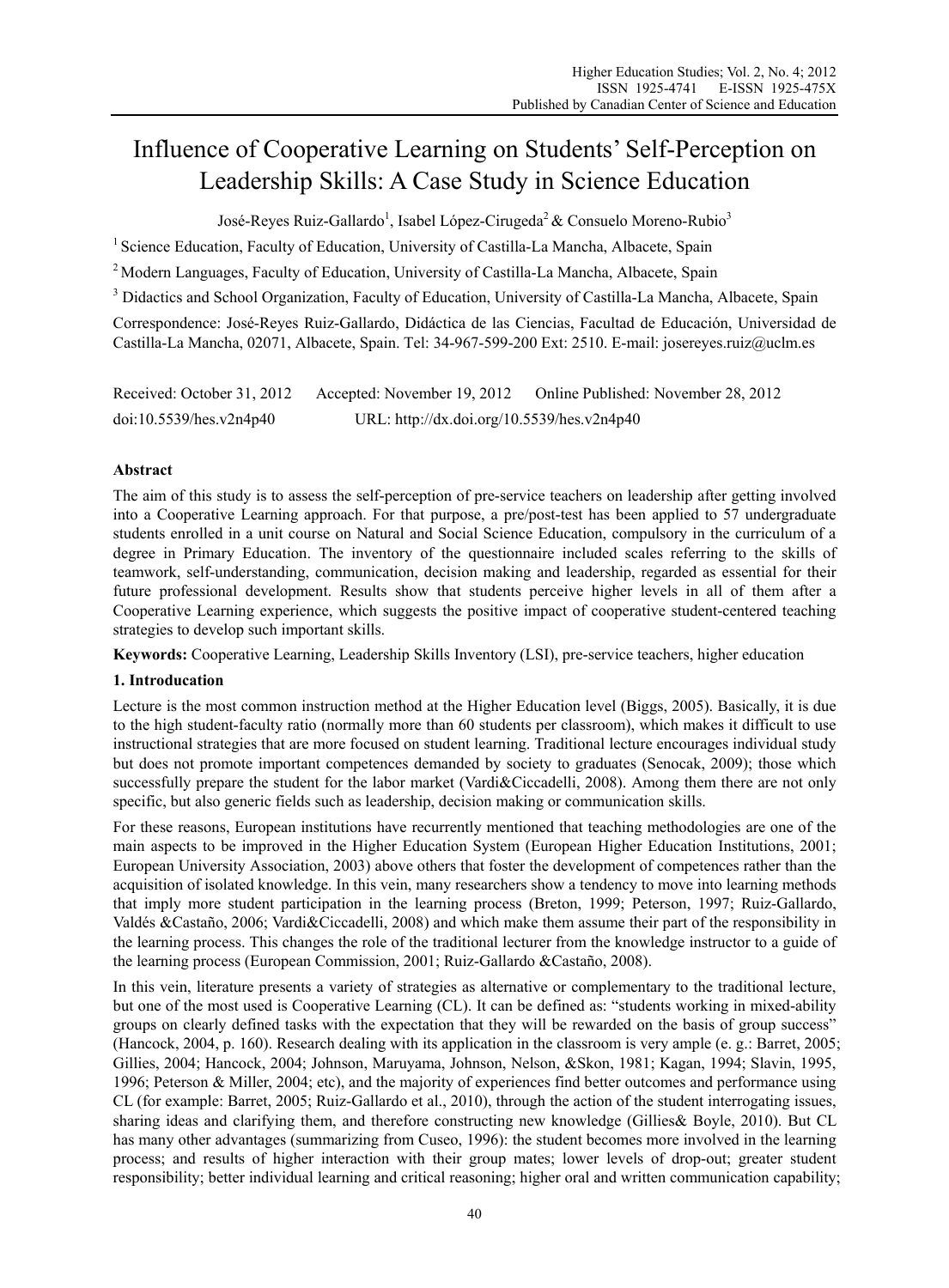greater level of student satisfaction.

Nevertheless, it is also convenient to emphasize that these positive aspects could be modified by some variables of individual personality such as anxiety, peer orientation, shyness, introversion and persistence as has been mentioned in some researches (Hancock, 2004; Kagan, 1994; Webb &Palincsar, 1996).

On the other hand, Cuseo (1996) notes that, being leadership one of the most common learning goals in curricula, no strategies are usually specified to develop this skill. Melendez (1996, in Rutherford, Townsend, Briers, Cummins, & Conrad, 2002) defined leaders as "people of vision, effective communicators and decision makers, and intelligent individuals. They respect and value individuals and their dignity; they are committed to service and to obedience to the unenforceable; they have total honesty and integrity; they are kind and they often see themselves as teachers (p.293)". This is then a very valuable competence in all professionals, and particularly in teachers, since they are models for their children.

To evaluate students' self-perception of this skill, the Leadership Skills Inventory (LSI) has been largely used. Originally developed and tested at Iowa State University by Carter (Townsend, 1981), this survey was composed of 99 statements divided into 10 internal scales. However, it was eventually refined to the model we have used, reduced to 21 statements (Townsend & Carter, 1983) concerning different social skills, and embedded into five internal scales: Teamwork, Self-Understanding, Communication, Decision Making and Leadership (Table 1). As can be observed, with the exception of the life-dimensional "self-understanding", all of them are essential competences recorded in the curriculum of the majority of university degrees. The instrument has been widely used to follow the change of students' self-perception of leadership skills, in every age range and enrolled in different types of programs (Caudle, 2007; Fleener, 2008; Real, 2006; Rutherford et al., 2002).

Consequently, the goal of this study is to evaluate if a Cooperative Learning instructional approach has influence in the self-perception of pre-service teachers about their leadership skills.

# **2. Method**

# *2.1 Participants*

The experience has been developed in a public Faculty of Education in Southeastern Spain. Participants were 57 pre-service teachers enrolled in a Social and Natural Science Education unit course, during the 5th semester of a 6-semester degree. Their age range covered from 19 to 36, though the modal age was 20. During the academic year 2009-2010, 76 students were involved in an experience, out of which 57 (36 males and 21 females) voluntarily filled in both samples of the inventory.

# *2.2 The Course and the Experience*

Natural and Social Science Education is a unit course included in the third and last year of the degree in Primary Education. It is divided into two parts and developed by a different lecturer each. This experience was applied over Science Education, which is taught two hours a week for 15 weeks in the fall semester.

Topping et al. (2003) show some studies supporting that students' efficiency is higher when they are trained. For that reason, during the first week, students attended a two-hour workshop on Cooperative Learning, where they basically had to practice about roles and aspects that provide strategies to help team organization and to work more efficiently in group. Students were divided into cooperative groups of four. Groups were self-selected in order to avoid problems of incompatibility of timetables.

Students were asked to solve some cases about Natural Science Education for Primary School pupils. They had to design activities so as to teach scientific concepts, write a report and show this experience to their classmates.

The total number of cases solved by students was four: Hands-on in the classroom, Scientific method and children, Misconceptions of Natural Science in Primary Education, and Organizing fieldtrips. Groups were stable along the course, in order to better develop those collaborative skills (Baumberger-Henry, 2005; Felder & Brent, 1994). Sessions were mainly devoted to explaining different aspects of the problems, to show some examples, address student doubts, as well as peer assessment and group discussion (Smith, Hoersch& Gordon, 1995).

All groups were periodically and individually called by the lecturer for compulsory tutorial. Goals were to assess the running of the group, the adequate allocation and function of roles, the participation of all the members, and the correct development of the proposed assignment. During this time many problems with hitchhikers (Oakley, Felder, Brent &Elhajj, 2004) and other social problems arose which needed to be solved. But there were also doubts and difficulties about the assignments. Students also were encouraged to ask the lecturer for any other doubt in free tutoring time.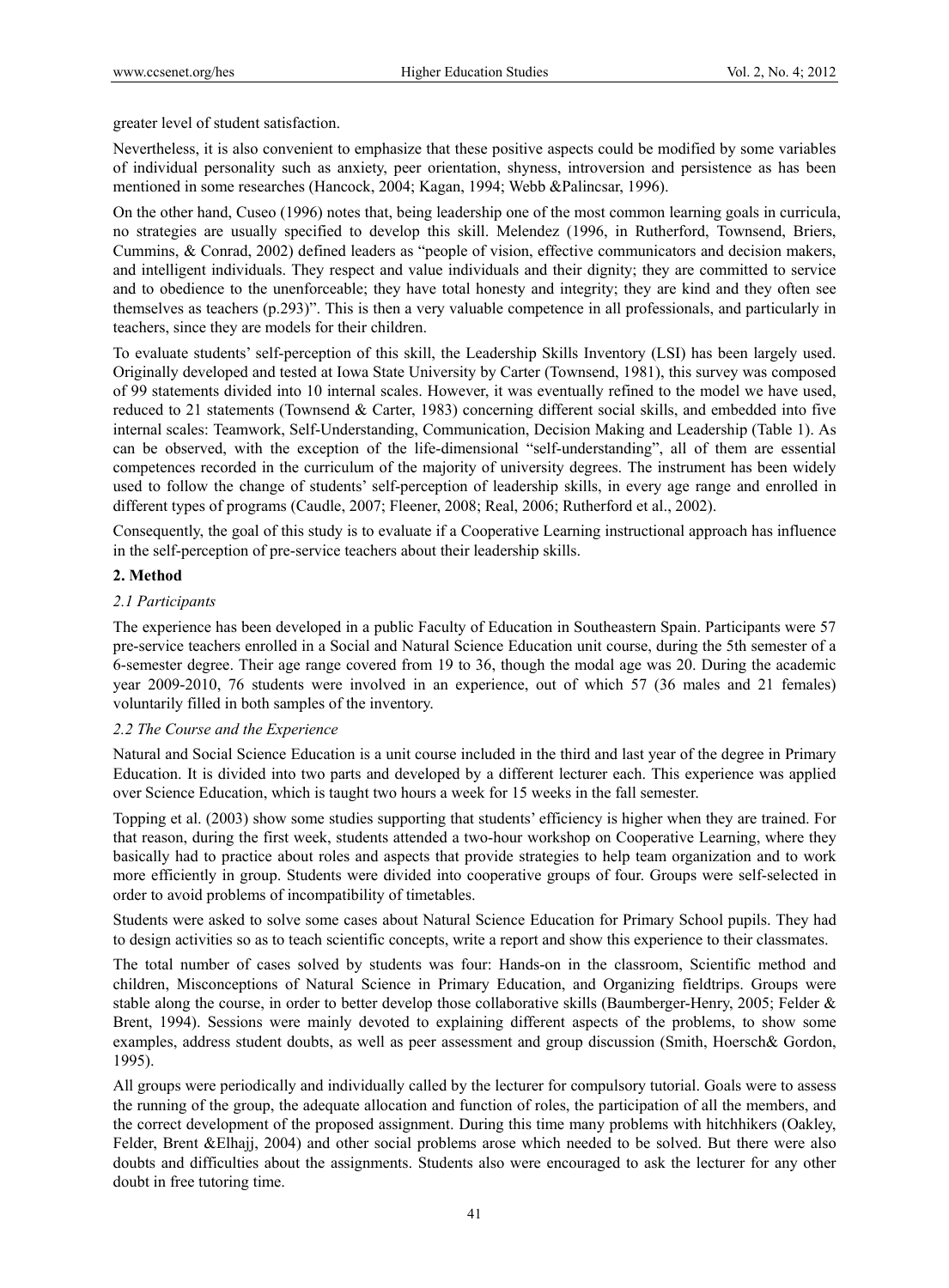Each assignment had a final mark, result of the average of self-, peer- and lecturer marking (Ruiz-Gallardo, Valdés & Moreno, 2012). Marks from all the assignments represent 50% of the student' final mark, and are equal for all members of the group. The remaining 50% comes from a final exam, consisting of practical questions derived from their assignments.

| <b>Scale</b>       | <b>Item</b> | <b>Statement</b>                                        | Cronbach |
|--------------------|-------------|---------------------------------------------------------|----------|
|                    | no.         |                                                         | $\alpha$ |
| Teamwork           | 1           | I can cooperate and work in a group                     |          |
|                    | 2           | I get along with people around me                       |          |
|                    | 4           | I believe in dividing the work among group members      | 0.81     |
|                    | 8           | I listen carefully to the opinions of the group members |          |
|                    | 12          | I believe that group members are responsible persons    |          |
| Self-Understanding | 3           | I feel responsible for my actions                       |          |
|                    | 5           | I understand myself                                     |          |
|                    | 13          | I am sure of my abilities                               | 0.88     |
|                    | 17          | I can accept who I am                                   |          |
|                    | 18          | I feel responsible for my decisions                     |          |
| Communication      | 10          | I can lead a discussion                                 |          |
|                    | 14          | I am a good listener                                    | 0.87     |
|                    | 19          | I can give clear directions                             |          |
|                    | 20          | I can follow directions                                 |          |
| Decision Making    | 7           | I consider all choices before making a decision         |          |
|                    | 11          | I use past experiences in making decisions              | 0.76     |
|                    | 15          | I use information in making decisions                   |          |
| Leadership         | 6           | I feel comfortable teaching others                      |          |
|                    | 9           | I am respected by others my age                         |          |
|                    | 10          | I can lead a discussion                                 | 0.91     |
|                    | 16          | I feel comfortable being a group leader                 |          |
|                    | 19          | I can give clear directions                             |          |
|                    | 21          | I can run a meeting                                     |          |

Table 1. Leadership skill inventory

Description: Scales for each skill evaluated, statements (following the order provided by the Carter's survey). Cronbach's α obtained for each scale evaluated has also been included.

#### *2.3 Data Collection*

Acknowledging any ethical consideration, students were informed about the aim of the study, before starting with the first lesson. The participation was volunteer and, in fact, not all the students participated. They also were told that they would be personally informed about their results.

Therefore, during the initial lesson, a survey with the aforementioned Leadership Skill Inventory (LSI) was dispensed to the students. Responses were based on a five-point Likert-type scale. The points associated with each response were: 1=strongly disagree, 2=disagree, 3=undecided, 4=agree and 5=strongly agree. Then, higher punctuation means higher agreement or self perception of the skill. Results from each statement were added for each scale, in order to compare results. Therefore, the scales have different ranges of possible results: Teamwork and Self-Understanding: 5-25, Communication: 4-20, Decision Making: 3-15 and Leadership: 6-30.

The same survey was filled in by the same students during their last class. They also had to include their names,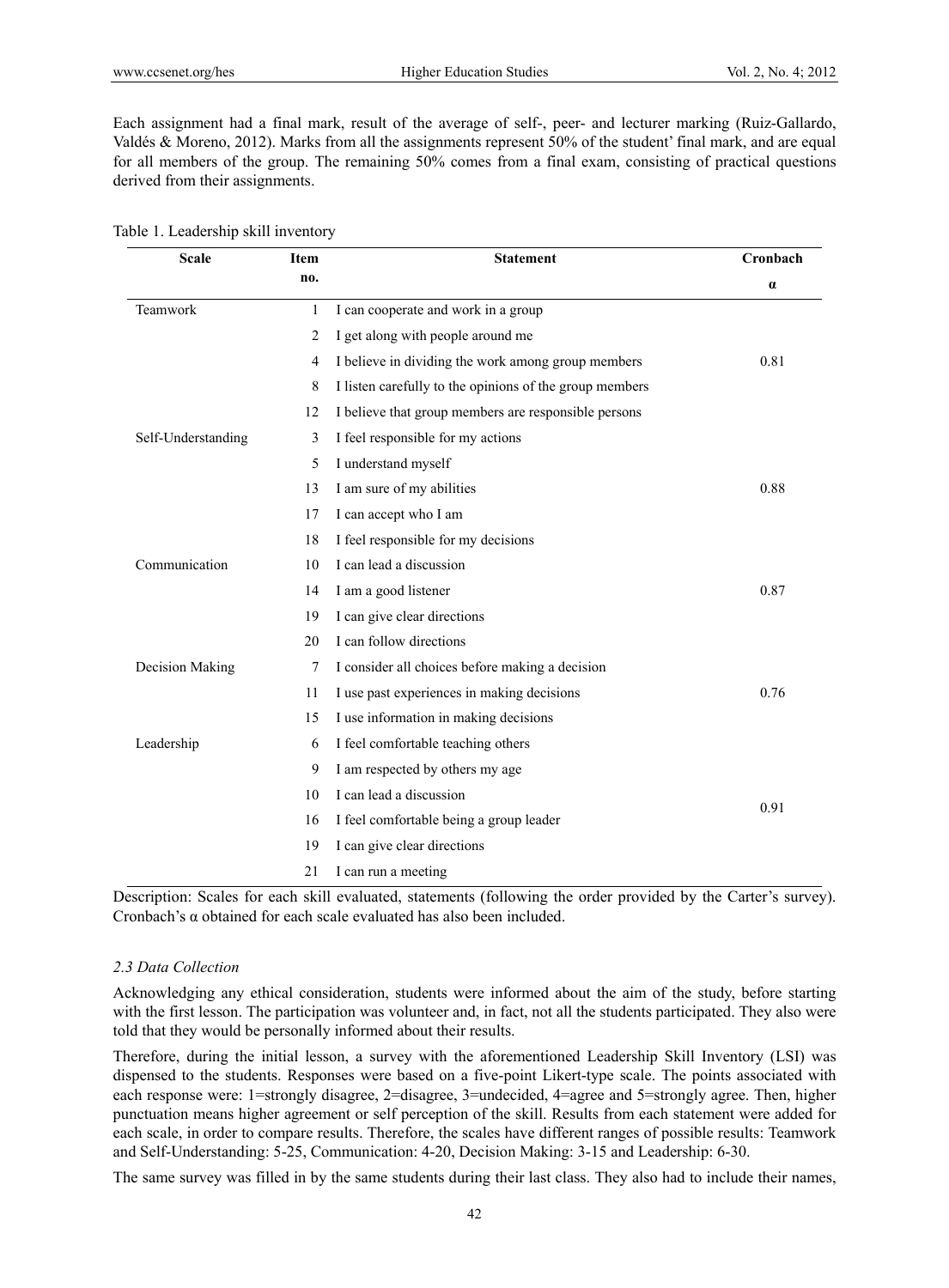age and sex, in order to match with their pre-tests. Then, SPSS 19 was used to analyze data and compute **statistics** 

# **3. Results**

The Leadership Skills Inventory offers a high level of reliability (Cronbach's  $\alpha$ =0.89), a kind of result which could be tagged as consistent with other studies, such as those by Robinson and Zajicec (2005) or Fleener (2008). Regarding to individual scales (see Table 1): the Teamwork, Communication and Leadership subscales of the LSI all have high reliabilities. However, the Decision-Making scale shows moderated reliability (Cronbach's  $\alpha$ =0.72), although it is higher than those obtained by Rutherford et al. (2002), Thorp, Cummins and Townsend (1998) or Boyd (1991) in their respective studies.

To compare the perception of LSI before and after the experience, all the studies reviewed compute a t-test. Nevertheless, to apply such a test, data have to show a normal distribution (Field, 2009). But, in our case, Kolmogorov-Smirnov test of normality is significantly non-normal  $(p<0.05)$  for some scales of LSI. Then, Wilcoxon signed rank test was computed to compare paired samples.

As that, Table 2 shows statistical results obtained. Considering internal scales of the inventory (Teamwork, Self-Understanding, Communication, Decision Making and Leadership skills), values pre- and post-test are statistically significant ( $p<0.001$ ) in every scale, which means that students scored significantly differently before and after the experience of CL in Natural Science Education. Comparing with other authors, Thorp et al. (1998) found statistical differences in all scales but in Self-Understanding. Robinson and Zajicek (2005) found statistical difference in two scales (Teamwork, Self-Understanding). In the case of Fleener's (2008) study, she found statistical significance in one scale (Leadership).

But also, considering now the overall LSI (Table 2), this difference is, as well, statistically significant (p<0.001, Table 2). This coincides with other studies that use structured programs such as Waliczek, Bradley and Zajicek (2001), Robinson (2001, in Fleener, 2008) or Robinson and Zajicek (2005). Studies as Fleener's (2008) found results near to significance (p=0.058).

To have an objective and standardized measure of the change produced by the method, and to know how important the change is, the effect size (Cohen, 1992) has been computed (Table 2). Taking into account (following the same author) that, over 0.5, it is considered a large effect, all the scales have, then, a large effect, but particularly the overall LSI, Communication and Leadership scales.

| Scale              | Test variable | N  | Mean  | <b>SD</b> | Z       | P     | R       |
|--------------------|---------------|----|-------|-----------|---------|-------|---------|
| Leadership         | Pre-test      | 57 | 20.77 | 3.56      | $-6.15$ | 0.000 | $-0.81$ |
|                    | Post-test     | 57 | 23.28 | 3.03      |         |       |         |
| Teamwork           | Pre-test      | 57 | 19.58 | 2.60      | $-4.39$ | 0.000 | $-0.58$ |
|                    | Post-test     | 57 | 20.78 | 1.99      |         |       |         |
| Self-Understanding | Pre-test      | 57 | 20.12 | 3.24      | $-5.47$ | 0.000 | $-0.72$ |
|                    | Post-test     | 57 | 21.59 | 2.35      |         |       |         |
| Communication      | Pre-test      | 57 | 14.63 | 2.32      | $-5.92$ | 0.000 | $-0.78$ |
|                    | Post-test     | 57 | 16.22 | 1.75      |         |       |         |
| Decision Making    | Pre-test      | 57 | 11.00 | 1.74      | $-5.78$ | 0.000 | $-0.76$ |
|                    | Post-test     | 57 | 12.58 | 1.32      |         |       |         |
| LSI                | Pre-test      | 57 | 86.10 | 11.19     | $-6.43$ | 0.000 | $-0.85$ |
|                    | Post-test     | 57 | 94.47 | 7.94      |         |       |         |

Table 2. Statistics of the sample

Description: N: number of participants; Mean: mean score obtained for each scale; SD: Standard deviation; Z: z-score (based on negative ranks); p: significance ( $p$ <0.05); r: effect size.

Finally, it is interesting to highlight which questions have obtained the highest or the lowest differences in post-test vs. pretest scores. In this study, the highest was question nr 6: "I feel comfortable teaching others" (Leadership scale) and the second was the nr 11: "I use past experiences in making decisions" (Decision making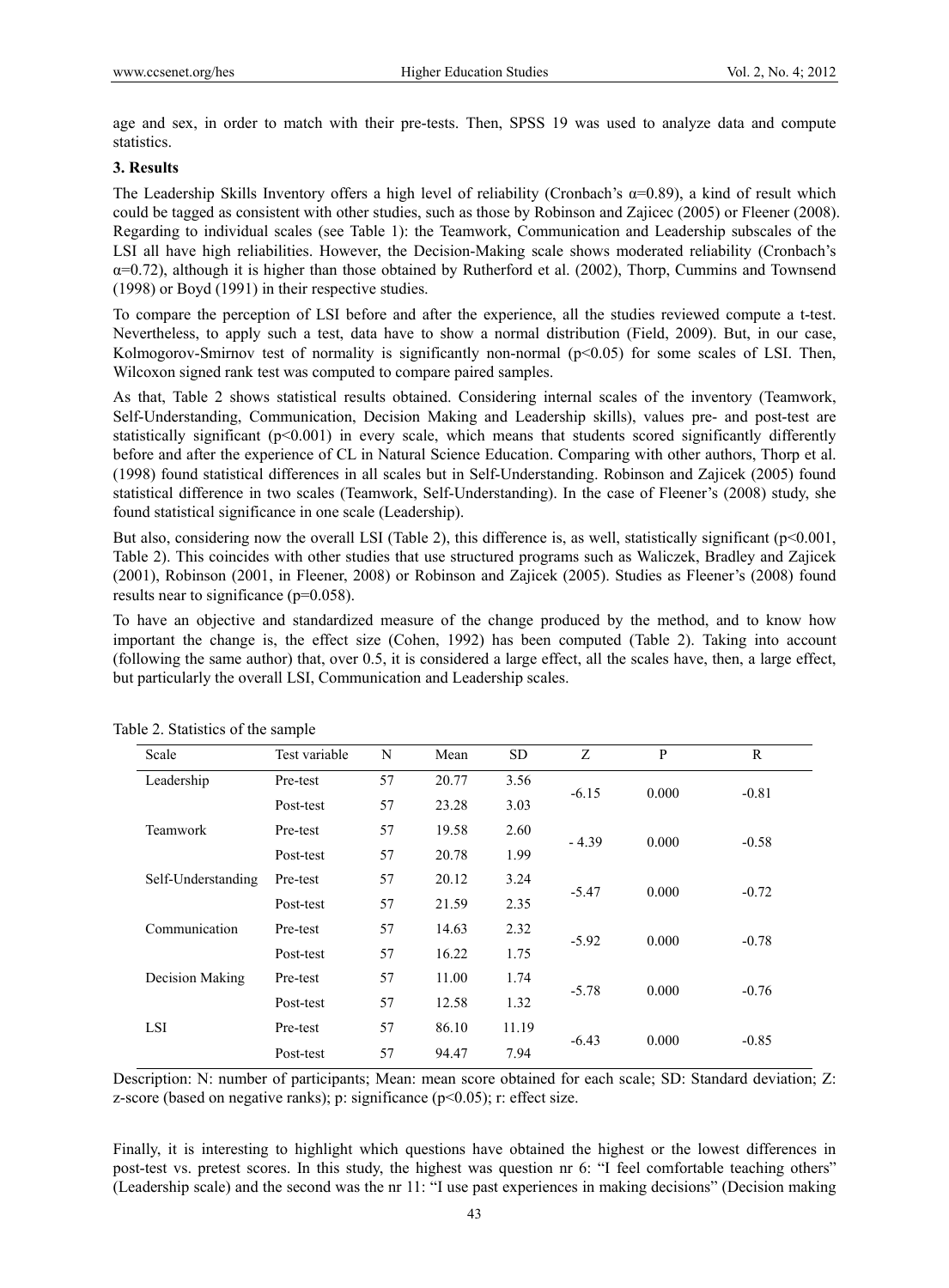scale). In the inverse position, and the only one with negative value (students feel more confident before than after the experience), is the question nr 12: "I believe that group members are responsible persons" (Teamwork scale).

# **4. Discussion**

Regarding statistical results, it seems that the proposed methodology based on Cooperative Learning has a positive influence on the students' self-perception of their overall leadership skills, but also in all the internal scales included. Several reflections can be inferred from this:

As can be observed in Table 2, *Teamwork* scale is statistically significant, and coinciding with other researches (as for example: Andrew, 1994; Rao, Collins, &DiCarlo, 2002). Teamwork is obviously one of the most worked skills during this CL experience. Certainly, students have to develop the same assignment among all the members. Then, they have to divide tasks and share them, once particular tasks are worked individually. They have to organize themselves in order to have a common document in a deadline.

On the other hand, an important factor of good teamwork is individual responsibility. In our case, a bad mark in an assignment is a bad mark for each individual of the group members. Then, if one of students does not carry out his/her task properly, the assignment will be incomplete and the problem will be for the whole group. This is what Johnson, Johnson and Smith (1998a) call the positive interdependence of the group. But also, other problems may arise that they have to manage solutions by themselves. It is relevant that, although the self-perception of teamwork skill is statistically significant, the magnitude of the change is the lowest of all the studied scales. It may be attributed to this type of problems, since, as referred in results section, question nr 12: "I believe that group members are responsible persons" is the only negative considering scores before and after the experience. Students, even they notice that they are better working in groups after the 4 months (then they have more experience), they seem to trust their mates less than at the beginning.

As can be seen, this experience is a way for students to know each other in a more personal (and professional) way (each one's strengths and weaknesses). Normally, this enhances the integration of the members and their performance as a group (Campion, Medsker& Higgs, 1993). This is very similar to what professionals have to do on-the-job (Cuseo, 1996).

It seems that the experience has increased the *self-understanding* of students. Students feel more responsible for their actions and decisions, sure of their abilities, but also they understand themselves and accept themselves better than before. This coincides with some studies that show how students under CL increase their self-confidence (Baghcheghi, Koohestani&Rezaei 2011; Baumberger-Henry, 2005; Yang & Liu, 2005), self-esteem (Johnson & Johnson, 1986; Slavin, 1995) and reduce shyness (Baghcheghi et al., 2011), that lead to better self-perception. The result is very interesting because these are important factors for student performance and behaviour (Beane&Lipka, 1987; Hoffman, Thomson & Cruz, 2004), but are also related with their future professional performance (Baghcheghi et al., 2011).

Good *communication* skills are essential for a teacher. Certainly, during the majority of their working time, they will be speaking and listening to their pupils. They have to speak clearly in order to make kids understand, learn and be able to follow his/her directions. In fact, students answered questions in a higher voice after the experience. Then, it is good news that students who got involved in this Cooperative learning approach felt that they had improved their communication skills through it as shown with one of the highest size effects (see Table 2). In this vein, scientific literature says that Cooperative Learning can be a first step to avoid speech anxiety, since these smaller groupsmake students feel more comfortable about these first steps (Cuseo, 1996). CL promotes that students help, assist, support, encourage and praise their peers (Johnson, Johnson & Smith, 1998b). The experience makes them verbalize not only their knowledge about the subject when they teach their classmates, but many other elements, such as conflict solving, asking doubts, answering questions, etc., during this face-to-face interaction. Then, it is clear that it fosters their Communication skills. Then, our results are consistent with those of Baghcheghi et al. (2011) or Baumberger-Henry (2005) found better communication skills in nurses after applying Cooperative Learning. In the case of future teachers, the development of this competence can be described as essential since it is one of their main working tools.

Results also show that students, after the experience, are statistically significantly more confident with their *decision making* skill. In fact, as referred in "Results" section, the questionnr11:"I use past experiences in making decisions" obtains the second highest change pretest vs. posttest. It is remarkable that CL experience had taught the importance of supporting their decisions over their previous knowledge. But also, this leads students to actively relate new information to their own previous knowledge creating meaningful learning (Ausubel, 1963).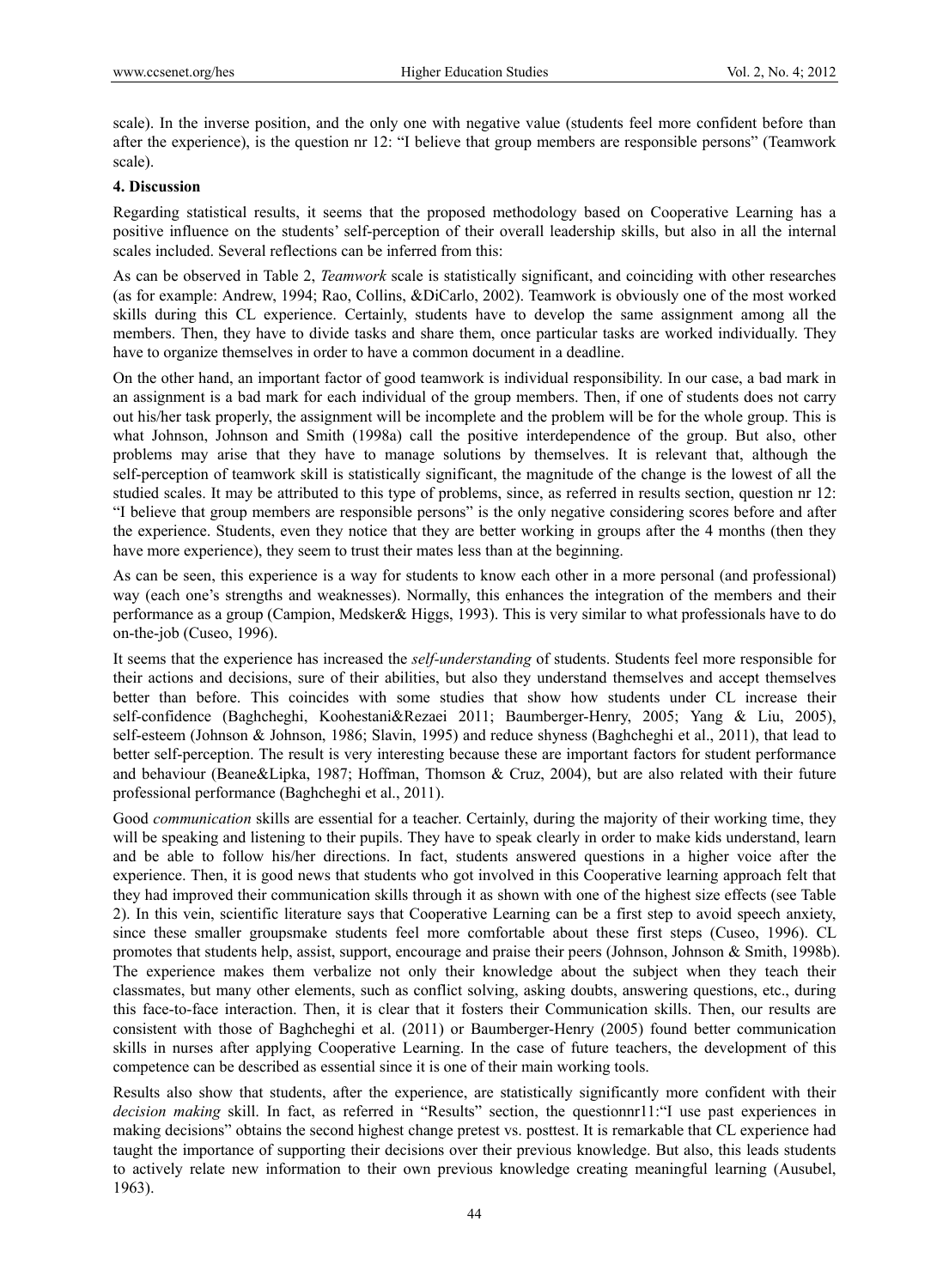The fact is that, as referred by authors such as: Baumberger-Henry (2005), Cuseo (1996) or Felder and Brent (1994), students involved in learning methods as CL with cases to solve have to be constantly constructing ideas, debating them and making decisions. For example, Johnson et al. (1998a) included decision making as one of the five critical elements of the CL. Although studies as Yang and Liu's (2005) found that, under pressure, the most talented students' expertise decision making, in our study case, the majority of students feel that this skill is higher after the CL experience. It also coincides with studies as that by Baumberger-Henri (2005) who found better perception of decision making after CL. In similar vein, Baghcheghi et al. (2011) found greater capacity to follow up problems, thanks to the improvement of this competence. Both studies were developed in nursing students.

Results from *Leadership* scale obtain the highest effect size of individual scales. But as important is the fact that, as referred in the "Results" section, the question nr 6: "I feel comfortable teaching others", has been the one with highest difference pre-posttest. This implies that students have a perception of the highest gain in this essential element in future teachers and that may have contributed to highlight their vocation.

Results are also good because, even though Leadership is one of the most common learning goals in higher studies curricula, no specific strategies are usually stated to develop this skill (Cuseo, 1996). As that, this experience shows that CL may contribute to learn Leadership skills.

The fact is that CL provides students with the opportunity to practice leadership skills (Cotell& Millis, 1992; Cuseo, 1996; Johnson et al., 1998a). Nevertheless, and in the same line as in the former skill, Yang and Liu (2005) found that in situations of pressure, the most talented students take the leading role, letting the less talented assume less important tasks and order taking. However, our results are in the line of Graham and Partlow (2004) applying Cooperative Learning in nurse training.

Finally, taking into account the overall *Leadership Skills Inventory*, it shows the maximum differences pre/posttest, but also the highest size effect  $(r=-0.85)$ . Results agree with those studies noting that CL fosters students' to learn social skills (Andrew, 1994; Cuseo, 1996; Johnson et al., 1998a, b; Rao et al., 2002; etc). The way that groups are organized leads to the rising of the basic elements: positive interdependence, face-to-face interaction, group feedback, individual accountability and self and group analysis (Johnson et al., 1998a), seemingly leads students to feel more confident not only with the scales of the inventory, but also those with those of the overall Leadership Inventory.

## **5. Conclusions**

This study comes to support others that say that Cooperative Learning is a way of not only learning contents, but also training students in many skills required by any future professional that gets graduated. It shows evidence of how students perceive highly better all the skills evaluated in the inventory: Teamwork, Self-Understanding, Communication, Decisions Making and Leadership skills. This teaches us that the use of Cooperative Learning in classroom, in this case, in Natural Science Education, may increase these important skills perception of students.

Nevertheless, this study has some important limitations, which may lead to further study. Firstly, it has not been contrasted with a control group. It would be interesting to find out if students would have shown similar or different self-perception values than those now obtained, had they used the same inventory under a traditional lecture unit course. Finally, in order to ensure students' perceptions reliability, it would be convenient to compare them with their evaluation throughout the semester.

Changes in the XXI century university are in search of academic approaches to respond to the demands of the labor market. Seemingly, the traditional lecture, where the student is passive and receives all the knowledge already prepared, should change to other models where an active role is required from the student, and where they could really be successfully trained to make decisions, to work in groups or to act as either leader or workers, depending on the moment.

## **Acknowledgements**

This study has been carried out under the framework of the project: "Accióncoordinada en actividadescooperativas" ("Coordinated actions in cooperative activities"), founded by the Vicecancellor of Academic Organization and Long-Life Learning (University of Castilla-La Mancha). Also, we are very grateful to the students who generously gave their time to fill in the surveys.

## **References**

Andrew, M. (1994). Cooperative Learning Classroom Research. Retrieved August 18, 2012, from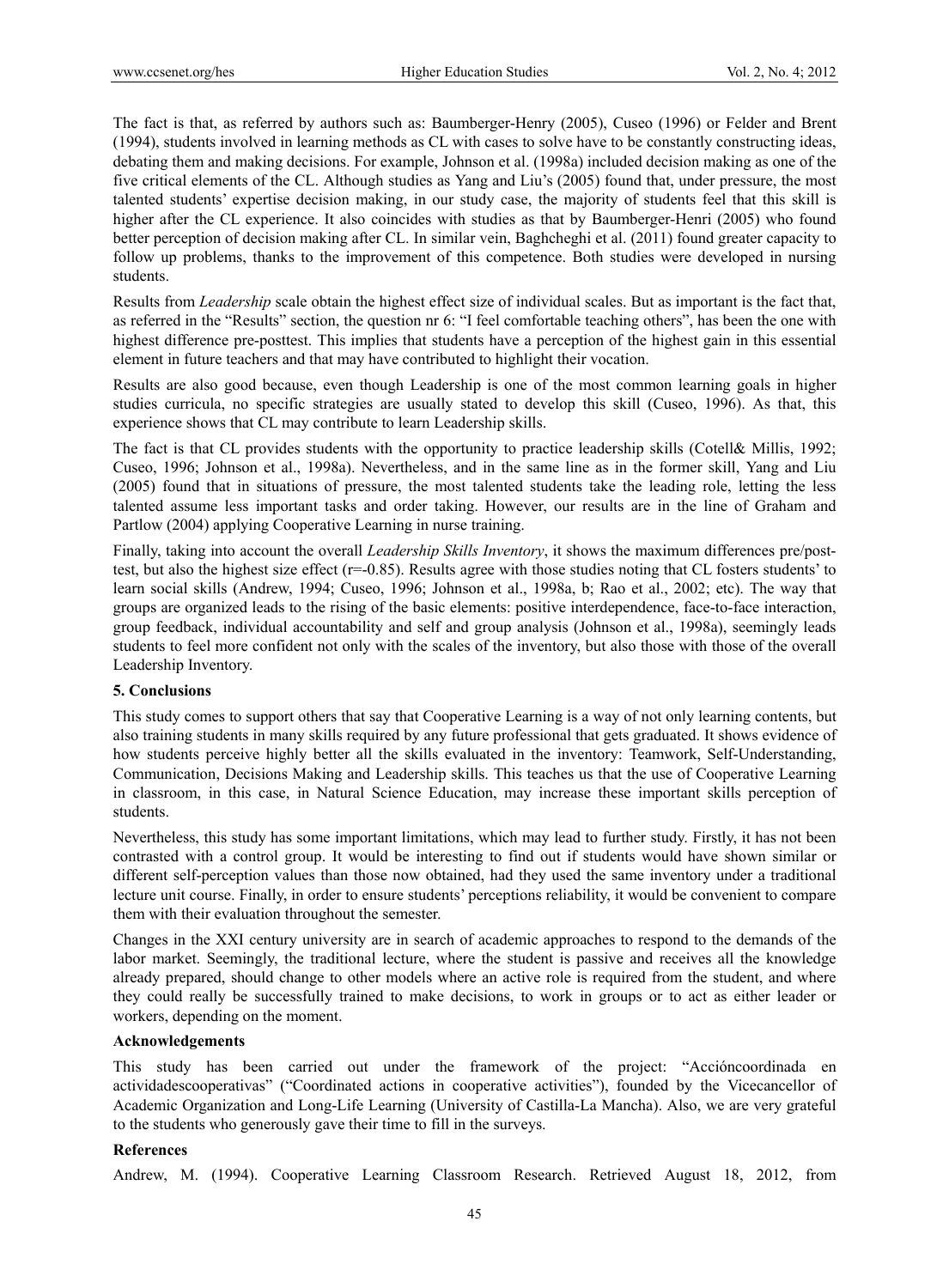http://alumni.media.mit.edu/~andyd/mindset/design/clc\_rsch.html

- Ausubel, D. P. (1963). *Psychology of meaningful verbal learning: An introduction to school learning*. New York: Grune& Stratton.
- Baghcheghi, N., Koohestani, H. R., & Rezaei, K. (2011). A comparison of the cooperative learning and traditional learning methods in theory classes on nursing students' communication skill with patients at clinical settings. *Nurse Education Today*, *31*, 877-882. http://dx.doi.org/10.1016/j.nedt.2011.01.006
- Barret, T. (2005). Effects of cooperative learning on the performance of sixth-grade Physical Education students. *Journal of teaching in physical education*, *24*, 88-102.
- Baumberger-Henry, M. (2005). Cooperative learning and case study: Does the combination improve students' perception of problem-solving and decision making skills?. *Nurse Education Today*, *25*, 238-246. http://dx.doi.org/10.1016/j.nedt.2005.01.010
- Beane, J. A., & Lipka, R. P. (1987). *When the kids come first: Enhancing self-esteem*. Columbus, OH: National Middle School Association.
- Biggs, J. (2005). *Calidad del aprendizajeuniversitario*. Madrid: Narcea.
- Boyd, B. L. (1991). A*nalysis of 4-H participation and leadership life skills development in Texas 4-H club members* (Unpublished doctoral dissertation). Texas A&M University, College Station.
- Breton, G. (1999). Some empirical evidence on the superiority of the problem-based learning (PBL) method. *Accounting Education*, *8*(1), 1-12. http://dx.doi.org/10.1080/096392899331008
- Campion, M. A., Medsker, G. J., & Higgs, A. C. (1993). Relations between work group characteristics and effectiveness: Implications for designing effective work groups. *Personel Psychology*, *46*, 823-850. http://dx.doi.org/10.1111/j.1744-6570.1993.tb01571.x
- Caudle, M. E. (2007). *A comparative study of self-perceived leadership skills in coeducational, male-only, and female-only educational settings* (Unpublished doctoral dissertation). Texas A&M University. Retrieved September 27, 2010, from http://repository.tamu.edu/bitstream/handle/1969.1/85774/Caudle.pdf?sequence=1
- Cohen, J. (1992). A power primer. *Psychological Bulletin*, *112*(1), 155–159. http://dx.doi.org/10.1037/0033-2909.112.1.155
- Cotell, P. G., & Millis, B. J. (1992). Cooperative learning in accounting. *Journal of Accounting Education*, *10*, 95-111. http://dx.doi.org/10.1037//0033-2909.112.1.155
- Cuseo, J. B. (1996). *Cooperative Learning: A Pedagogy for Addressing Contemporary Challenges and Critical Issues in Higher Education*. Stillwater, OK: New ForumsPress.
- European Commission. (2001). *Hacer realidad un espacio europeo del aprendizaje permanente. Comisión Europea. Dirección General de Educación y Cultura*. *COM(2001) 678 Final. Bruselas, 21.11.2001*. Retrieved December 20, 2005, from http://www.ub.es/ub/europa/documents2/2\_Comunicats\_de\_la\_Comissio/06\_COM\_Aptge\_permanent.pdf
- European Higher Education Institutions. (2001). *Shaping the European higher education area*. Retrieved from www.bmwf.gv.at/fileadmin/user\_upload/europa/bologna/eua\_message\_for\_prague.pdf
- European University Association. (2003). *Forward from Berlin: The role of universities. To 2010 and beyond.* Brussels: European University Association. Retrieved from http://www.eua.be/eua/jsp/en/upload/GrazDecENG.1066743764824.pdf
- Felder, R. M., & Brent, R. (1994). *Cooperative learning in technical courses: Procedures, pitgalls, and payoffs*. ERIC Document Reproduction Service Report ED 377038.
- Field, A. (2009). *Discovering statistics using SPSS* (3rd ed.). London: SAGE.
- Fleener, A. W. (2008). *The effects of the literature in the garden curriculum on life skills of children* (Master's thesis). Auburn University. Retrieved from http://etd.auburn.edu/etd/handle/10415/1474
- Gillies, R. M. (2004). The effects of cooperative learning on junior high school students during small group learning. *Learning and Instruction*, *14*(2), 197-213. http://dx.doi.org/10.1016/S0959-4752(03)00068-9
- Gillies, R., & Boyle, M. (2010). Teachers' reflections on cooperative learning: Issues of implementation. *Teaching and Teacher Education*, *26*, 933–940. http://dx.doi.org/10.1016/j.tate.2009.10.034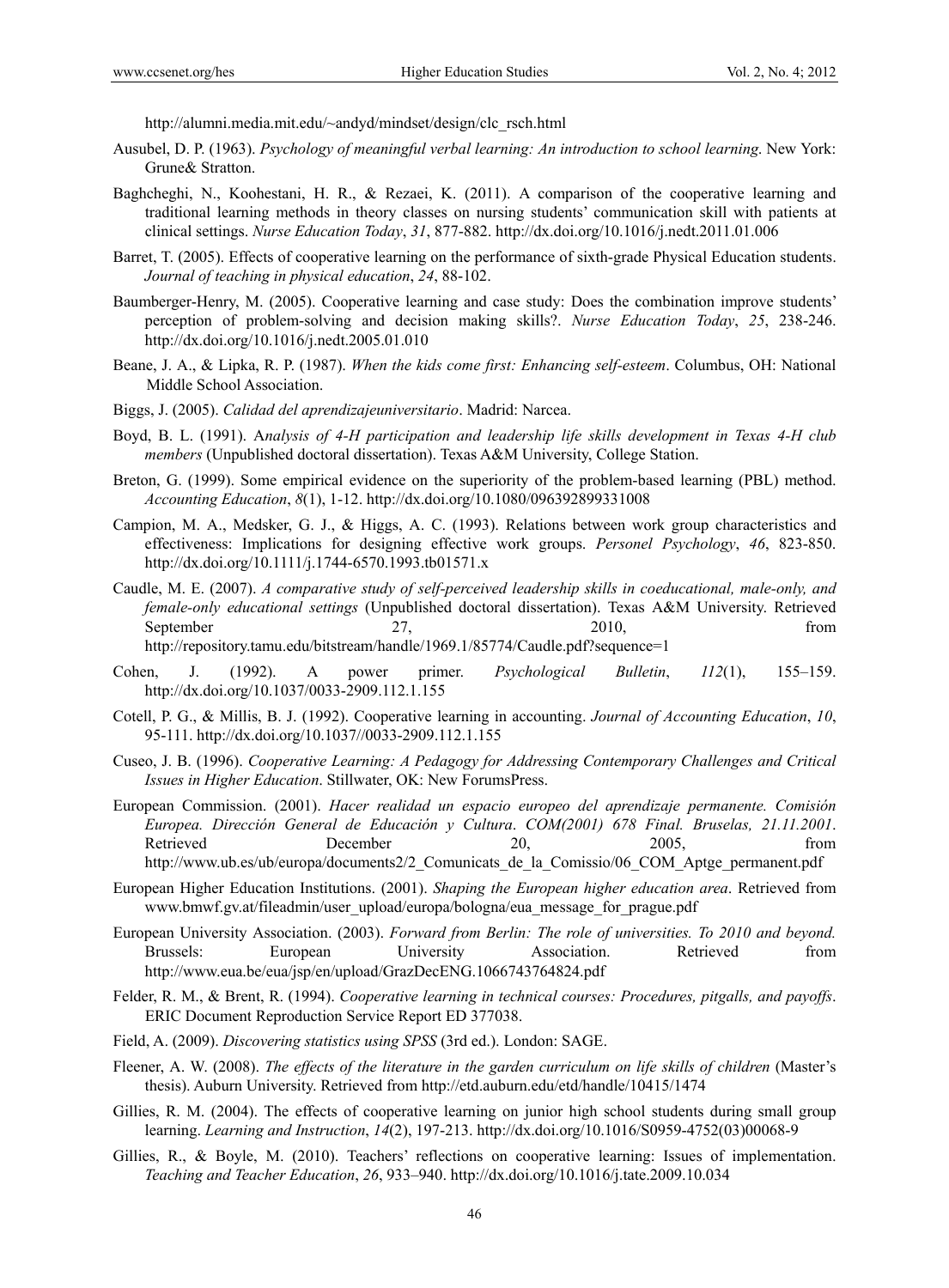- Graham, I. W., & Partlow, C. (2004). Introducing and developing nurse leadership through a learning set approach. *Nurse Education Today*, *24*, 459-465. http://dx.doi.org/10.1016/j.nedt.2004.05.001
- Hancock, D. (2004). Cooperative learning and peer orientation effects on motivation and achievement. *Journal of Educational Research*, *97*(3), 159-161. http://dx.doi.org/10.3200/JOER.97.3.159-168
- Hoffman, A. J., Thompson, D., & Cruz, A. (2004). Gardening, self-efficacy and self-esteem. *The community College Enterprise*, 91-101.
- Johnson, D. W., & Johnson, R. T. (1986). Computer-assisted cooperative learning. *Education Technology*, *26*(1), 12–18. http://dx.doi.org/10.2307/1163055
- Johnson, D. W., Johnson, R. T., & Smith, K. A. (1998a)*. Active Learning: Cooperation in the College Classroom*. Edina, MN: Interaction Book Company.
- Johnson, D. W., Johnson, R. T., & Smith, K. A. (1998b). Cooperative learning returns. *Change*, 27-35. http://dx.doi.org/10.1080/00091389809602629
- Johnson, D., Maruyama, G., Johnson, R., Nelson, C., & Skon, L. (1981). The effects of cooperative, competitive and individualistic goal structures on achievement. A meta-analysis*. Psychological Bulletin*, *89*(1), 47-62. http://dx.doi.org/10.1037//0033-2909.89.1.47
- Kagan, S. (1994). *Cooperative learning*. San Clemente, CA: Kagan Publishing.
- Melendez, S. E. (1996). An "outsider's" view of leadership. In F. Hesselbein, M. Goldsmith & R. Beckhard (Eds.), *The leader of the future* (pp. 293-302). San Francisco, CA: Jossey-Bass Publishers.
- Oakley, B., Felder, R. M., Brent, R., & Elhajj, I. (2004). Coping with Hitchhikers and Couch Potatoes on Teams. *Journal of Student Centered Learning*, *2*(1), 2004-2009.
- Peterson, M. (1997). Skills to enhance problem-based learning.*Medical Education Online*, 2(3). Retrieved April 5, 2010, from http://med-ed-online.net/index.php/meo/article/viewFile/4289/4480
- Peterson. S. E., & Miller. J. A. (2004). Comparing the quality of students' experiences during cooperative learning and large-group instruction. *The Journal of Educational Research*, *97*(3), 123-133. http://dx.doi.org/10.3200/JOER.97.3.123-134
- Rao, S. P., Collins, H. L., & DiCarlo, S. E. (2002). Collaborative testing enhances student learning. *Advances in Physiology Education*, *26*, 37–41. http://dx.doi.org/10.1152/advan.00032.2001
- Real, L. A. (2006). Development of youth leadership life skills of Texas youth as San Antonio livestock exposition school tour guides. *Journal of Leadership Education*, *5*, 39-53.
- Robinson, C. W. (2001). *Growing leaders in the garden: The effects of school gardens on the life skills and volunteerism attitudes of elementary school children* (Doctoral dissertation). Texas A&M University, College Station.
- Robinson, C. W., & Zajicek, J. M. (2005). Growing minds: The effects of a one-year school garden programme on six constructs of life skills of elementary school children. *HortTechnology*, *15*, 453-457.
- Ruiz-Gallardo, J. R., & Castaño, S. (2008). La universidad española ante el reto del EEES. *Docencia e investigación*, *18*, 253-270.
- Ruiz-Gallardo, J. R., Castaño, S., Gómez-Alday, J. J., & Valdés, A. (2011). Assessing student workload in Problem Based Learning: Relationships among teaching method, student workload and achievement. A case study in Natural Sciences. *Teaching and Teacher Education*, *27*, 619-627. http://dx.doi.org/10.1016/j.tate.2010.11.001
- Ruiz-Gallardo, J. R., Valdés, A., & Castaño, S. (2006). Estrategias didácticas participativas en educación ambiental. *Ensayos*, *21*, 63-65.
- Ruiz-Gallardo, J. R., Valdés, A., & Moreno, C. (in press). Practicum y Evaluación. *Revista Electrónica Interuniversitaria de Formación del Profesorado*, *15*(3).
- Rutherford, T. A., Townsend, C. D., Briers, G. E., Cummins, R., & Conrad, C. R. (2002). Leadership self-perceptions of WLC participants. *Journal of Agricultural Education*, *43*(2), 22-33. http://dx.doi.org/10.5032/jae.2002.02022
- Senocak, E. (2009). Development of an instrument for assessing undergraduate science students' perceptions: The problem-Based learning environment inventory. *Journal of Science Education and Technology*, *18*,